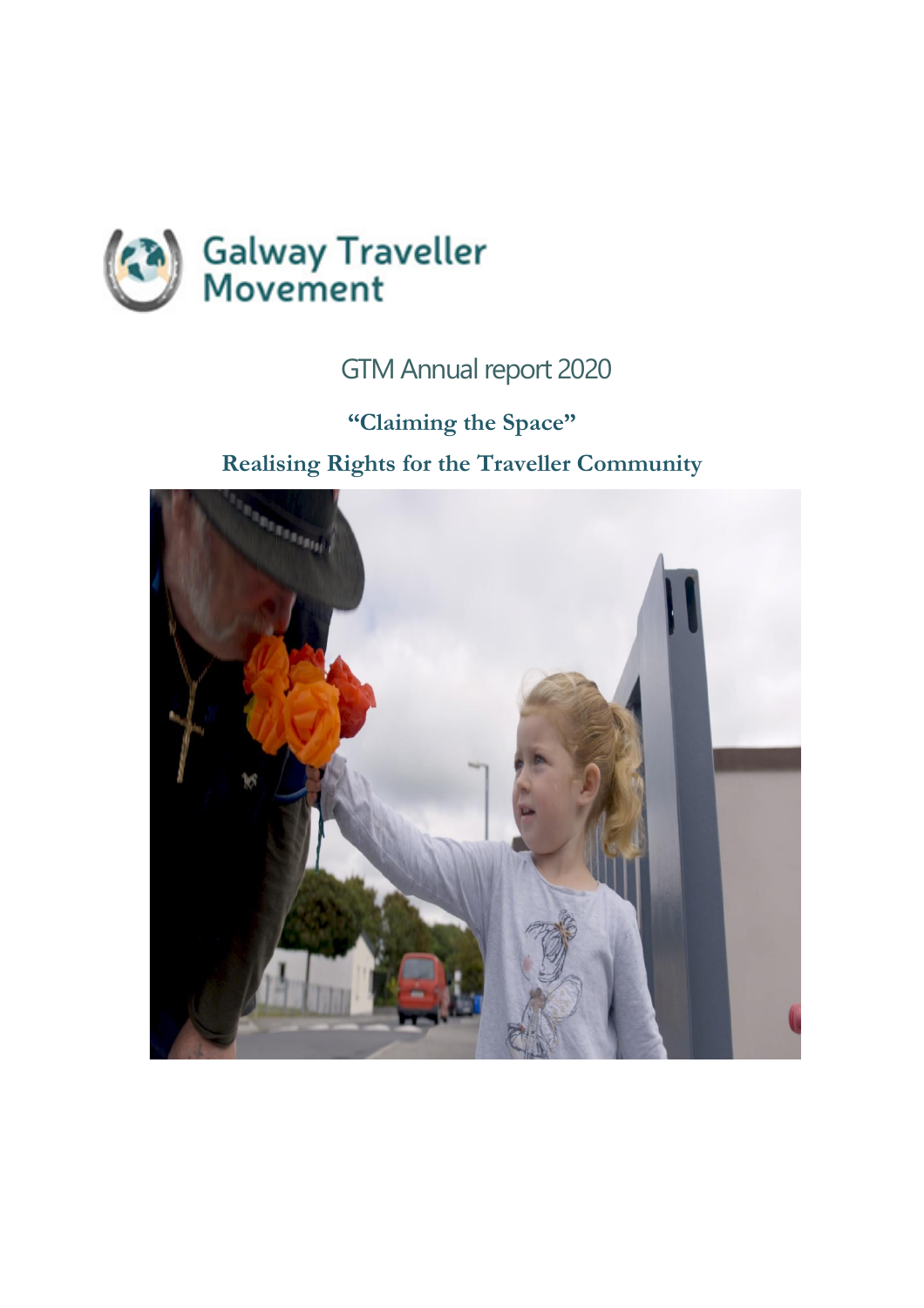

## **Contents**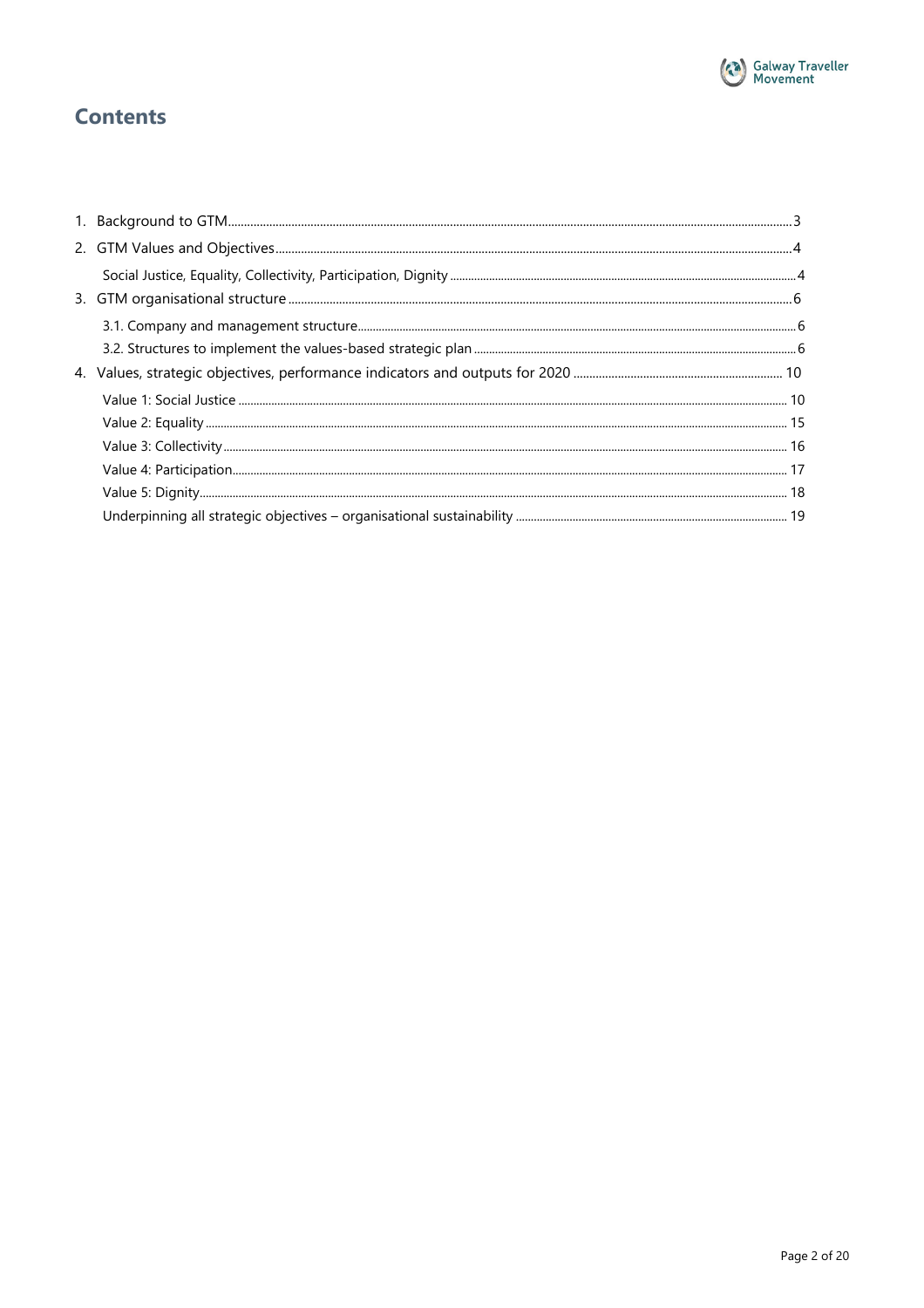

## <span id="page-2-0"></span>**1. Background to GTM**

Galway Traveller Movement CLG was established in 1994. GTM is an independent Traveller organisation for Galway City and County made up of Travellers and non-Travellers. We have worked for more than two decades to challenge and respond to the structural inequalities that the Traveller community are subjected to. GTM aims to address disadvantage, poverty and social exclusion experienced by the Traveller Community. The Company works from a community development approach to promote equality, the prevention of discrimination and the protection of the human rights of members of the Traveller Community at a local (Galway city and county), regional and national level.

It provides a vital foundation for new official responses to the structural inequalities experienced by the Traveller community.

Our work has always been rooted in an understanding of and respect for the distinct culture and ethnic identity of the Traveller community. GTM's strategic plan continues that tradition but goes further in seeking action on foot of the official recognition of Traveller ethnic identity. It is important that this official recognition is translated into tangible improvements in the situation and experience of the Traveller community.

### **GTM's Vision**

Full equality, social justice and human rights realised for members of the Traveller community, and meaningful participation of Travellers in social, economic, political and cultural life.

### **GTM's Mission**

To challenge discrimination and racism experienced by the Traveller community in Galway city and county; to challenge the status quo and to empower members of the Traveller community to take action to realise Traveller rights.

## **Company Profile/Overview**

|                                                                 | Company Name: Galway Traveller Movement CLG |          |
|-----------------------------------------------------------------|---------------------------------------------|----------|
| <b>CRO</b> Number                                               |                                             | 227975   |
| <b>Registered Charity Number</b>                                |                                             | 20108496 |
| Registered Office:<br>Unit 1, The Plaza, Headford Road, Galway. |                                             |          |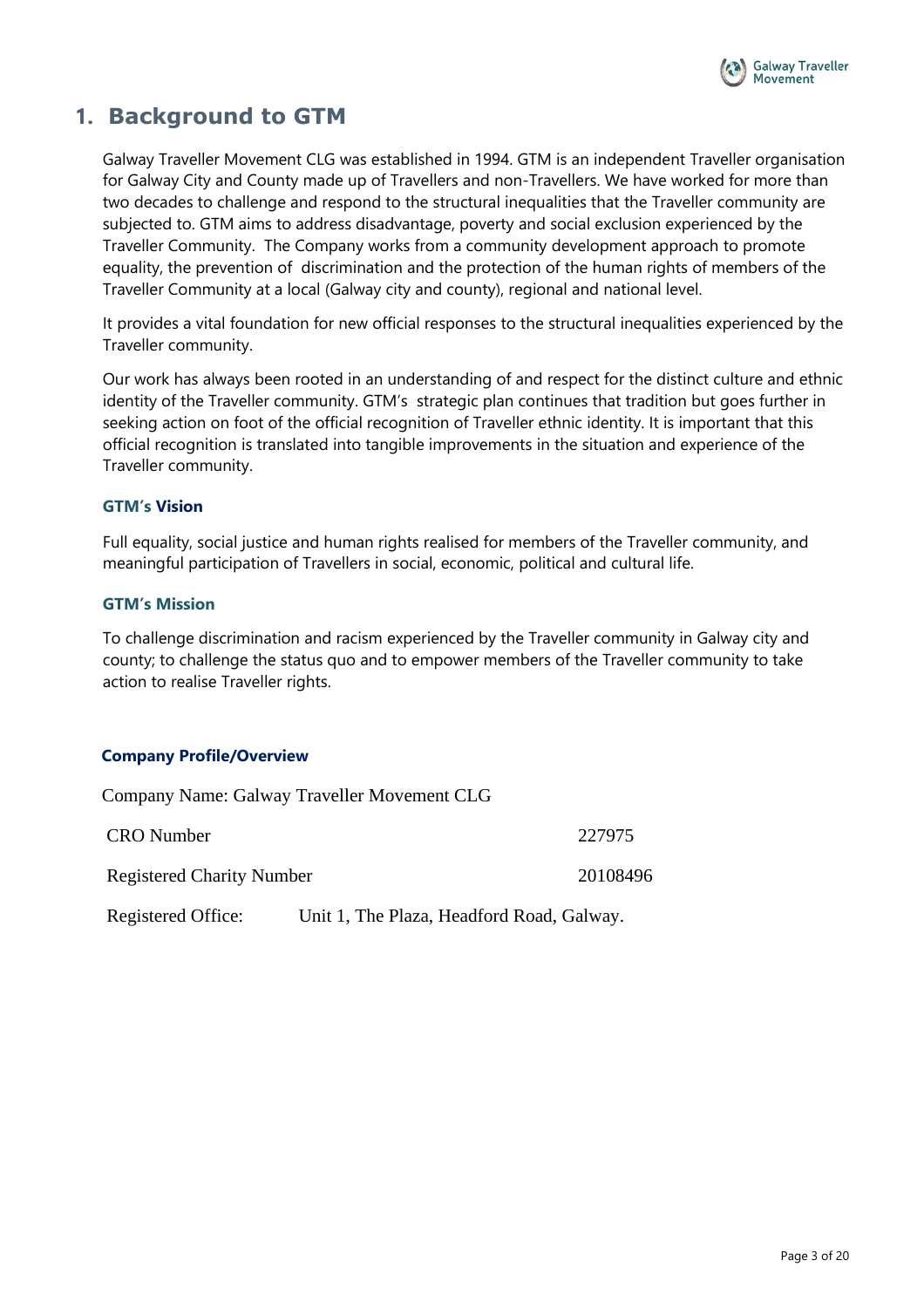

## <span id="page-3-0"></span>**2. GTM Values and Objectives**

We have a long history of working from community work and human rights based approaches. A values-based approach was taken in developing this strategic plan. This approach acknowledges the centrality of values to the motivation of the individuals involved with Galway Traveller Movement and to the purpose, direction and priorities of GTM as an organisation. A values-based approach makes our shared values held within GTM explicit, and establishes the directions to be taken by us over the period of this strategic plan based on these values.

A **values-based approach** empowers GTM and underpins the strength of our organisation. This approach places our shared values at the heart of decision-making and strategic planning. It ensures they inform the activities prioritised by GTM and their implementation. It provides for these shared values to be the starting point for evaluating the work of GTM with indicators based on the values and the directions identified from these values.

GTM operates as a values-based organisation. Our values have underpinned the development of this strategic plan and will underpin its implementation. As a values-based organisation, we communicate and promote our values internally among all those involved in the organisation and ensures these values are a focus for ongoing internal discussion. GTM facilitates discussion and pursues decisionmaking at staff, management and Board meetings in a manner that explicitly applies and takes account of our values. We embed community work and a Participation and Practice of Rights approach in our work.

GTM promotes values externally through representation work and by supporting organisational change within institutions of key relevance to the Traveller community. A coherent and consistent focus on our values is pursued in external communications and public awareness activities. GTM position papers and policy positions are developed and articulated within the framework of our values.

GTM's work is motivated and guided by the following five values:

## <span id="page-3-1"></span>**SOCIAL JUSTICE, EQUALITY, COLLECTIVITY, PARTICIPATION, DIGNITY**

For each of the five values, we have one core strategic objective, and a number of indicators.

This will be the framework to progress the areas of work which have been prioritised by the Traveller community in Galway. These strategic areas of importance are culture and identity, equality challenging racism and discrimination, accommodation; education; enterprise, employment and training; health and wellbeing.

The framework is outlined in the diagram overleaf.

In the next section, the strategic objectives, our performance indicators, and our expected outcome indicators are set out.

In the next section, the strategic objectives, our performance indicators, and our expected outcome indicators are set out.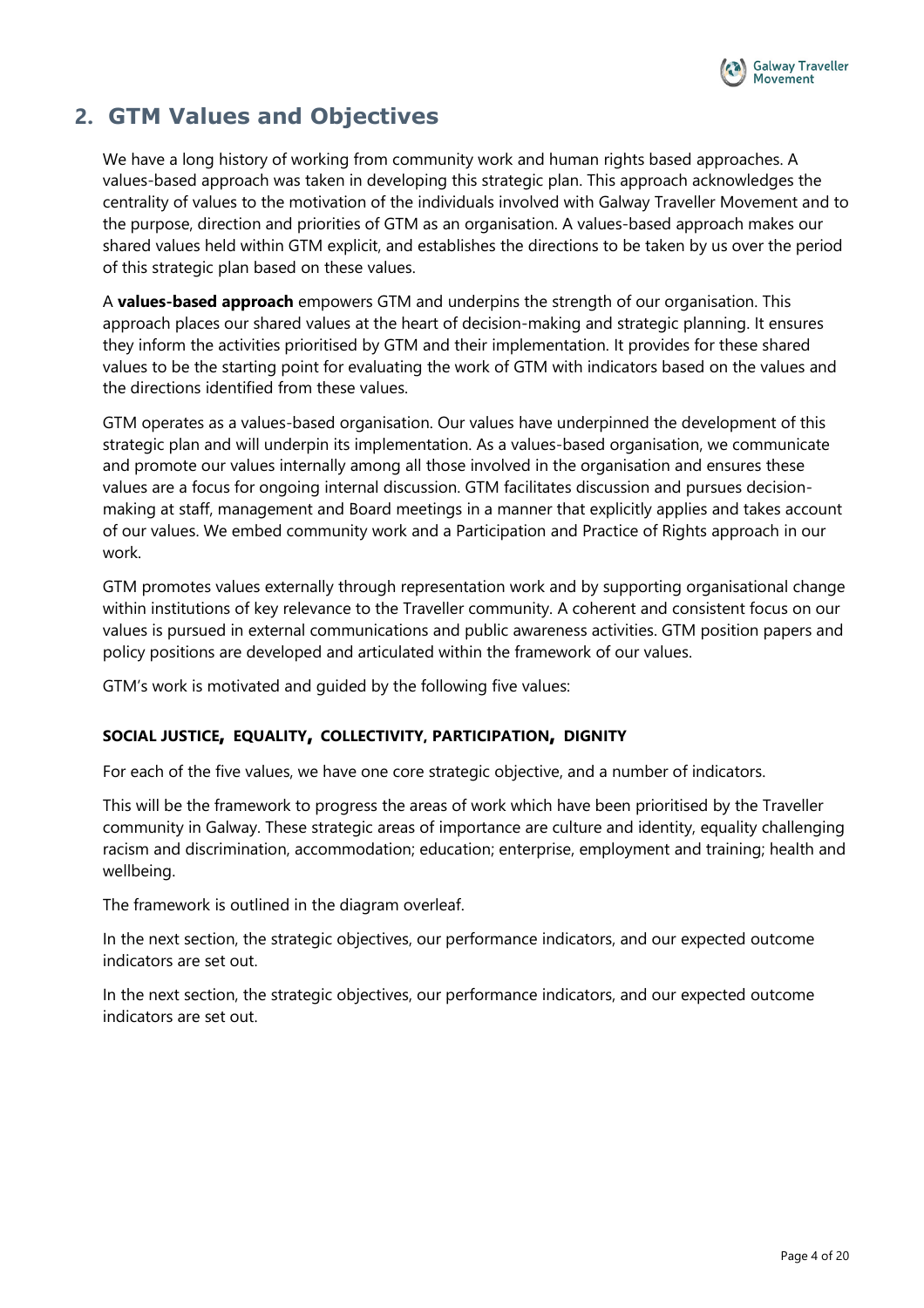#### **GTM VISION**

**Full equality, social justice and human rights realised for members of the Traveller community, and meaningful participation of Travellers in social, economic, political and cultural life**

#### **GTM MISSION**

**To challenge discrimination and racism experienced by the Traveller community in Galway city and county; to challenge the status quo and to empower members of the Traveller community to take action to realise Traveller rights**

| Value: SOCIAL JUSTICE                                                                                                                                                                                                    | <b>Value: EQUALITY</b>                                                                                                                                                                                                                                                              | <b>Value: COLLECTIVITY</b>                                                                                                                                                                                                                       | <b>Value: PARTICIPATION</b>                                                                                                                                                                                                                                      | <b>Value: DIGNITY</b>                                                                                                                                                                                                                                   |
|--------------------------------------------------------------------------------------------------------------------------------------------------------------------------------------------------------------------------|-------------------------------------------------------------------------------------------------------------------------------------------------------------------------------------------------------------------------------------------------------------------------------------|--------------------------------------------------------------------------------------------------------------------------------------------------------------------------------------------------------------------------------------------------|------------------------------------------------------------------------------------------------------------------------------------------------------------------------------------------------------------------------------------------------------------------|---------------------------------------------------------------------------------------------------------------------------------------------------------------------------------------------------------------------------------------------------------|
| <b>GTM definition: Civil,</b><br>political, economic, social<br>and cultural rights for<br>members of the Traveller<br>community and participation<br>by Travellers in all areas of<br>society.                          | <b>GTM definition: Achieving</b><br>outcomes for members of<br>the Traveller community on<br>a par with the majority<br>population; respect for and<br>celebration of Traveller<br>culture; freedom from<br>discrimination and the fear<br>of discrimination                        | <b>GTM definition:</b><br>Collectivity is about<br>Travellers coming together,<br>solidarity between<br>Travellers, and Travellers<br>building a strong voice with<br>influence.                                                                 | <b>GTM definition: Members of</b><br>the Traveller community<br>taking part in decision-<br>making that impacts on them<br>having access to supports to<br>exercise this power, and<br>being aware of and owning<br>their own individual and<br>collective power | <b>GTM definition:</b><br>Acknowledgement of<br>Traveller identity, a feeling of<br>pride in identity and who one<br>is, a strong sense of self-<br>worth and being treated with<br>respect, fairness, and in an<br>equal and non-judgemental<br>manner |
| <b>STRATEGIC OBJECTIVE</b>                                                                                                                                                                                               | <b>STRATEGIC OBJECTIVE</b>                                                                                                                                                                                                                                                          | <b>STRATEGIC OBJECTIVE</b>                                                                                                                                                                                                                       | <b>STRATEGIC OBJECTIVE</b>                                                                                                                                                                                                                                       | <b>STRATEGIC OBJECTIVE</b>                                                                                                                                                                                                                              |
| GTM will work to realise<br>Traveller rights by<br>challenging inequality and<br>poverty in all its<br>manifestations, and by<br>seeking to improve facilities<br>and services for members of<br>the Traveller community | <b>GTM will proactively</b><br>challenge racism and<br>discrimination in all its<br>forms, it will contribute to<br>the analysis on the barriers<br>to equality, and will<br>demand social change in<br>the struggle for full<br>equality for members of<br>the Traveller community | GTM will work with<br>members of the Traveller<br>community in developing<br>demands, indicators and<br>bench marks for change<br>and will enable community<br>mobilisation, platforms for<br>action, and a strong<br>collective Traveller voice | <b>GTM will enable a Traveller</b><br>voice in the exercise of<br>oower and decision-making.                                                                                                                                                                     | GTM will foster pride in - and<br>understanding of - Traveller<br>ethnic identity and will<br>contribute to resilience and a<br>sense of identity, roots, and<br>place within the Traveller<br>community                                                |
|                                                                                                                                                                                                                          |                                                                                                                                                                                                                                                                                     |                                                                                                                                                                                                                                                  |                                                                                                                                                                                                                                                                  |                                                                                                                                                                                                                                                         |

**ORGANISATIONAL OBJECTIVE -** GTM will act as a resource for members of the Traveller community, achieve sustainability, comply with good governance and meet its regulatory obligations.

## **34 performance and 30 outcome indicators**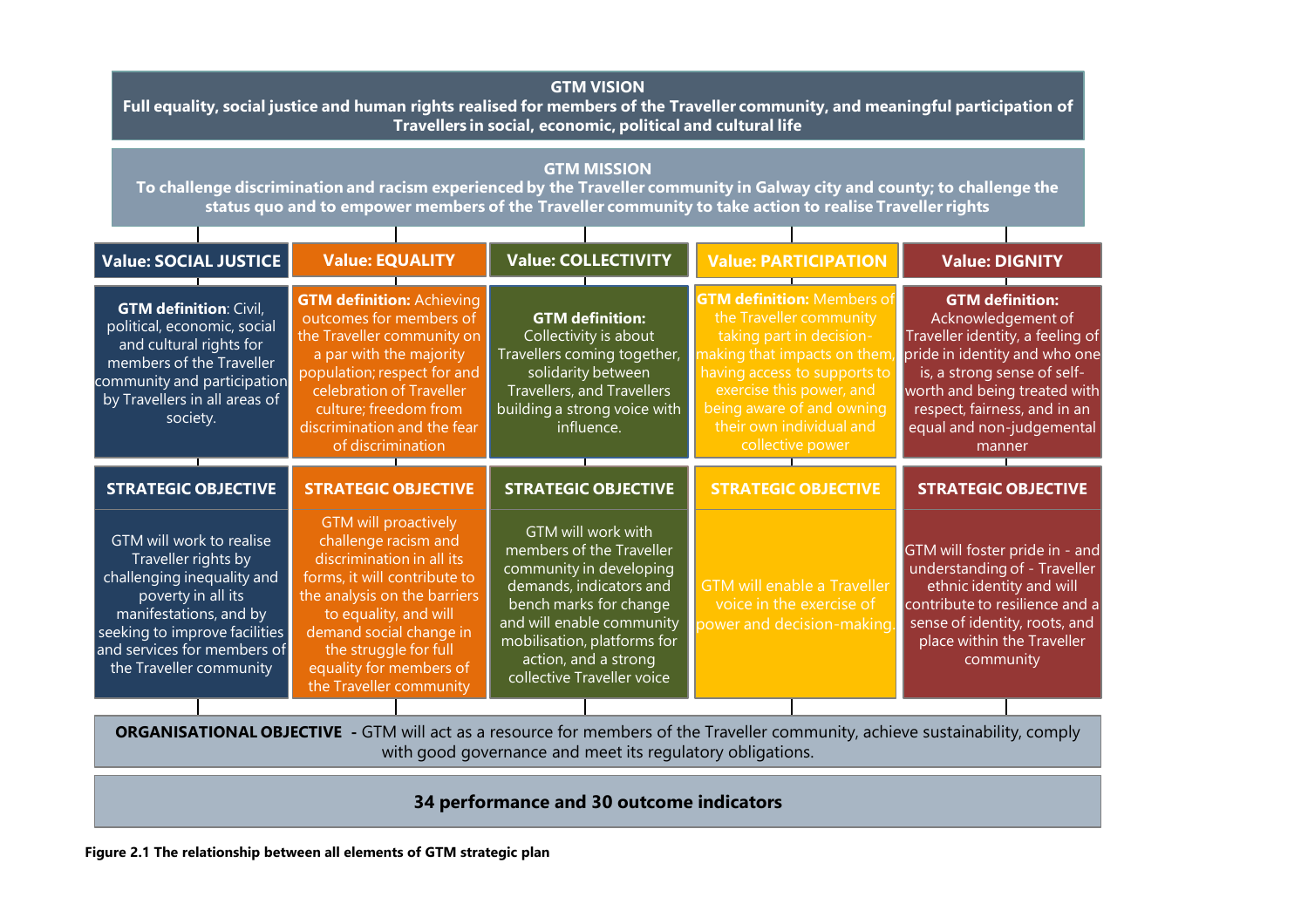## <span id="page-5-0"></span>**3. GTM organisational structure**

GTM works towards achieving equality outcomes for the Traveller community in Galway city and county. This is a fundamental principle underpinning all structures outlined below.

### <span id="page-5-1"></span>**3.1.Company and management structure**

Galway Traveller Movement is incorporated as a Company Limited by Guarantee, without share capital. It is governed by a board of directors (of which there are seven members). At each annual general meeting (AGM), one third of the directors stand down, and one third of the directors are newly elected.

The board of directors of GTM meet monthly, and takes overall responsibility for the strategic direction and values-based approach. The GTM coordinator roles report to the board of directors.

A subcommittee of the board (Operational Committee) deals with staffing and audit. This committee meets as required.



The governance and reporting structure is outlined below.

**Figure 3.1 The governance and reporting structures of GTM**

#### <span id="page-5-2"></span>**3.2.Structures to implement the values-based strategic plan Values Planning**

All structures and all staff are expected to work across all five values dealing with the priority areas of work. All implementation structure meet monthly. **Groups (LTAGs)** *meet*  **Team** *meets monthly* 

## **Coordination structure**

The board has delegated day to day management of the strategic plan to a new structure of coordination. This is a three member staff coordination team. This structure promotes best practice, ensuring that members of the Traveller community are involved in the management and decision-making for the implementation of the plan. This coordination structure reports to the Board of Directors (as outlined above) and all core staff report to the coordinators.

## **Local Traveller Action Groups**

The workload involved in carrying out actions in the annual plan is divided across six *Local Traveller Action Groups* (LTAGs) in Galway City and County. These Local Traveller Action Groups correspond with the electoral areas. Galway City – East side LTAG, Westside LTAG, Galway central LTAG, Galway County Athenry LTAG, Galway County Loughrea LTAG, and Galway County Ballinasloe LTAG.

The Local Traveller Action Groups have been formed by GTM with the view to mobilising the Traveller community at a grassroots level to call for an end to discrimination and racism in Galway City and County.

The purpose of the LTAGs is to build a strong grassroots Traveller movement that uses community work, human rights and value-based approaches to realise Traveller rights, and to achieve equality outcomes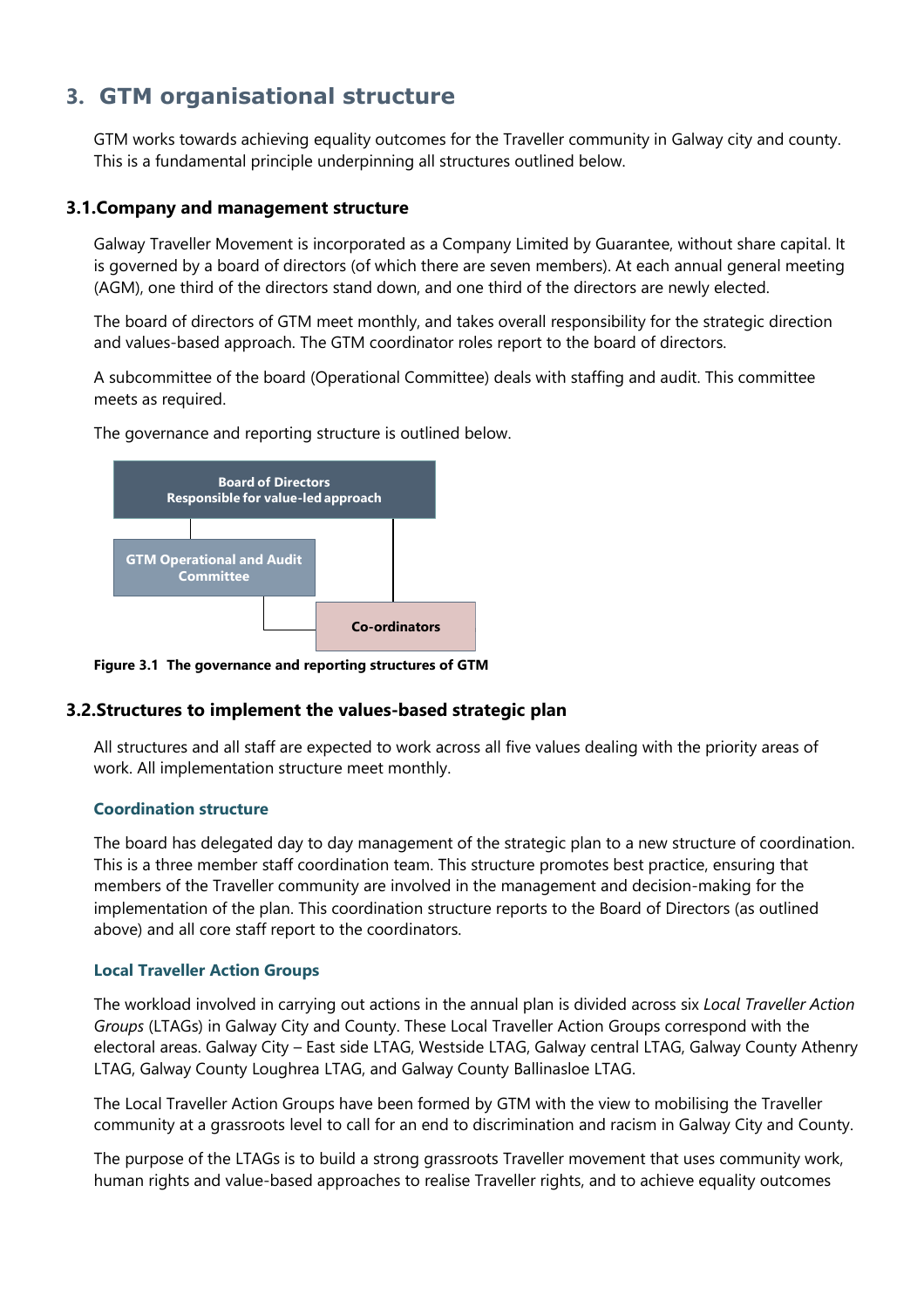across all the social determinants of health and wellbeing.**<sup>1</sup>** This reinforces our commitment to a whole organisation approach tackling racism and discrimination and enabling the empowerment and participation of the broader Traveller community.





**Figure 3.2 GTM governance and strategic plan implementation structures**

GTM Directors and Coordinators as of the 31st December 2020*:*

| Patsy Sweeney            | Chairperson                                  |
|--------------------------|----------------------------------------------|
| Ann Irwin                | Company Secretary                            |
| Margaret Maughan         | Director                                     |
| Annemarie Stokes         | Director                                     |
| Declan Brassil           | Director                                     |
| Kathleen Donovan         | Director                                     |
| Nora Corcoran            | Director                                     |
| Coordinators             | Martin Ward, Bridget Kelly, Margaret Ó Riada |
| <b>Financial Manager</b> | Regina Faherty                               |

**<sup>1</sup>** The purpose of the LTAGS include ● To take action and seek redress, justice and protection for the Traveller community who experience discrimination and racism on a daily basis. To work with the Traveller community in the local areas to call for full equality and an end to discrimination and racism • To empower the Traveller community in each local area to self advocate and self organise with a view to getting increased Traveller participation and local engagement in the work of Galway Traveller Movement. Reclaim the space ● To get ready for the local elections 2020 – Voter registration and promotion of the importance of voting especially for the Traveller community who are one of the most marginalised groups in Galway City and County. Begin a campaign to inform local politicians of their Positive public duty to protect and value the Traveller community ● To create a space to discuss local issues that are impacting negatively on the Traveller community. ● To create a platform for discussion and dialogue that will lead to positive social change • To disseminate information re Travellers rights and entitlements in the areas of Discrimination and Racism, Health, Education, Accommodation, Employment and Enterprise.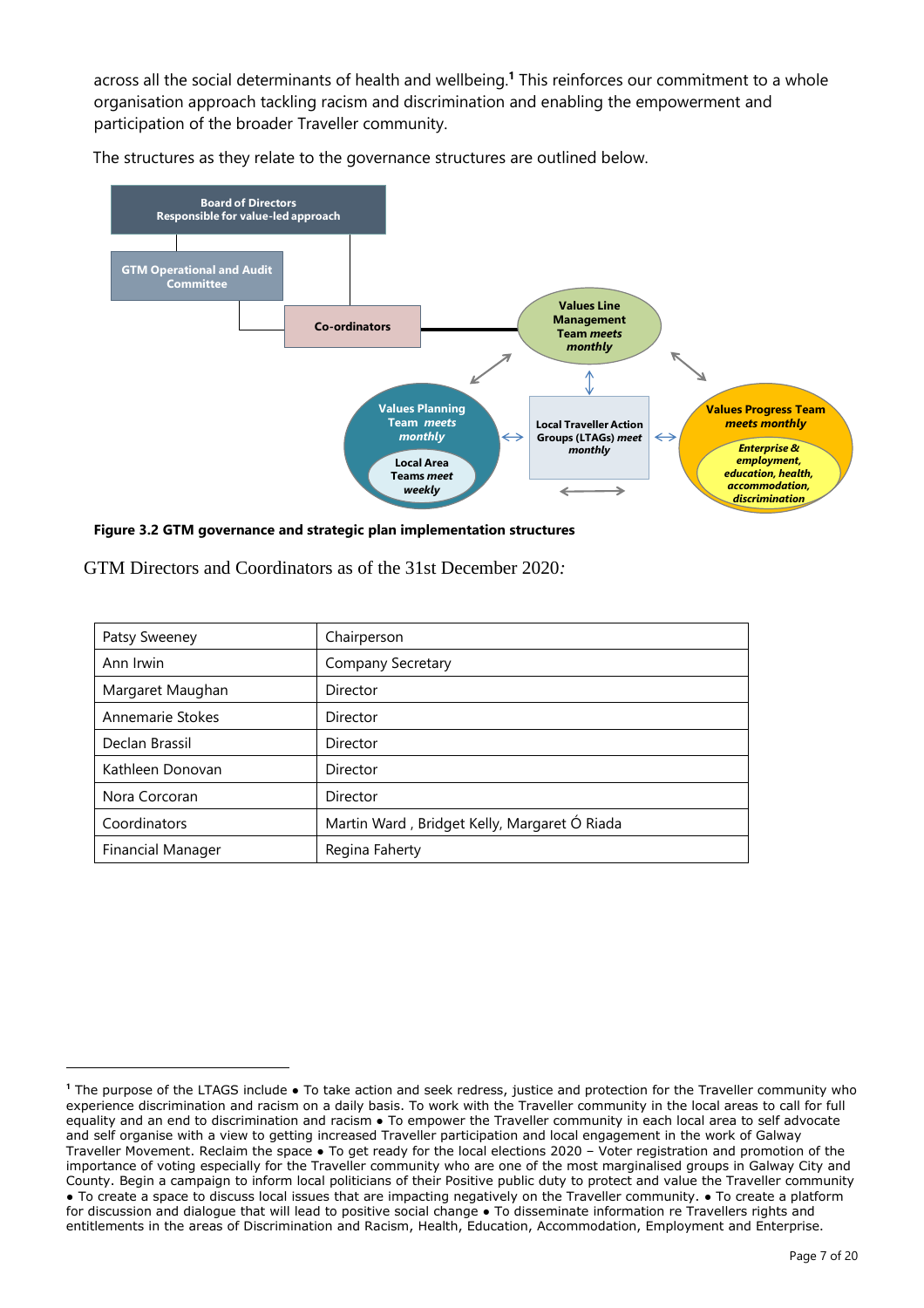

## **GTM Response to the COVID 19 Global Pandemic**

GTM's Annual plan of work for 2020 was greatly impacted by the COVID 19 global pandemic, which effected the work of Galway Traveller Movement (GTM) from March 2020 onwards. GTM had to redirect resources and reimagine community work in order to continue to engage and support the Traveller community of South-East Co. Galway and Galway City.

In March 2020, when COVID-19 was declared a global pandemic and restrictions were implemented in Ireland, GTM undertook a detailed Covid risk assessment identifying the most vulnerable families in Galway city and county. The households were identified as requiring additional advocacy in gaining facilities to allow them to keep safe during the pandemic. This risk assessment was brought to the attention of both the Traveller Health Unit and the relevant Local Authorities. Weekly teleconference meetings were then set up to discuss issues and solutions. From these meetings a COVID-19 interagency was formed with membership from THU, Public Health, and Galway City and County Councils. GTM updated this report again in late 2020. At the end of 2020, the National Office of Social Inclusion HSE, requested a COVID preparedness report from all regions containing information on the living conditions of all Traveller specific accommodation tenants and roadside families. Sadly for most of the families there was no progress.

Through this interagency group GTM developed and delivered health information and wraparound supports to all members of the community on our database, through our Community Health Workers 's and through our social media channels. All CHW's adapted their way of working and were each given a phone and tablet, which allowed them to remain in phone contact with community members and attend weekly team meetings with their coordinators. The database was reviewed by the team to ensure that all community members were getting regular health information.

With the support of Bounce Back Recycling ,Social Enterprise the health team delivered over 800 household sanitation packs to Traveller families in Galway City & County.

A coordinated approach to messaging saw the formation of a regional messaging group, chaired by GTM, which brings together all Traveller Projects from CH02 and HSE Health Promotion to develop,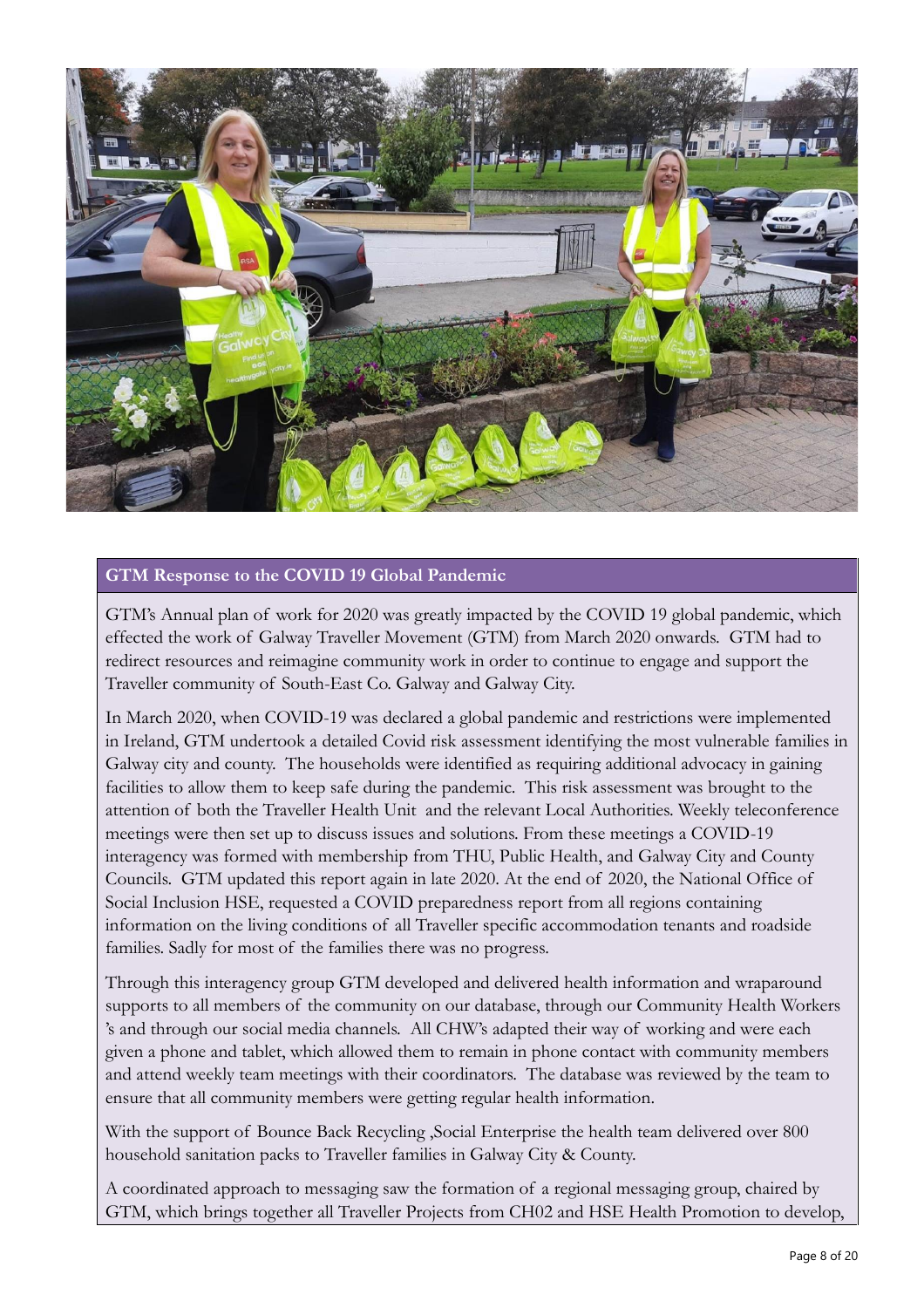record, and disseminate COVID related health messages to community members across the Mayo, Galway, and Roscommon. The group meets on a weekly basis and messages are developed in response to the weekly needs or concerns identified by HSE Public Health. HSE Health Promotion also supported the projects in the development of the 4 W's (Wash hands, Wear mask, Watch your distance, Windows open), campaign to encourage community members to follow basic public health measures. The message was first developed as a poster (3 W's) and later printed as a fridge magnet to include the most up-to-date recommendation. Posters were sent out in a mailout to all families on GTM database. (Magnets were sent out in 2021 Wellbeing packs).

COVID 19 in 2020 saw 2 waves of the virus where 21 families in the county and 17 households in the city were directly supported when quarantining or following a positive diagnosis. This included clusters of cases in Galway city and Ballinasloe. Both outbreaks required high levels of support due to the numbers impacted and living conditions in both areas. Families in Ballinasloe had no sustainable power source which meant they could not store an adequate amount of food to sustain the recommended isolation period. Funding for wraparound supports was sourced through Local Authority COVID Response funding, with applications submitted to both Galway County Council and Galway City Council. GTM facilitated VDP deliveries to Traveller Sites during COVID 19 lockdowns and engaged with the Christmas appeal on sites

To ensure staff were protected in their work, GTM developed a wraparound protocol for staff in addition to a guide to GTM wraparound protocol for the HSE Public Health team. GTM Core staff committed to an on-call rota for weekends to support the HSE should any cases be identified during this time.

GTM also worked as part of the THU to develop a COVID Mitigation plan and a Mental Health Mitigation Plan –'Meeting the mental health needs of Travellers during the COVID-19 crisis'.

In response to the cluster in Galway City, GTM worked with the Traveller Mental Health Coordinator, HSE Health Promotion, and Galway Sports Partnership to develop an online Step and Fitness challenge for Men, to promote positive mental and physical health in recovery following isolation. This programme saw the participation of 50 men city and county over the 6 week programme. Participants were given a pack the first week which contained equipment needed to take part, and were added to a WhatsApp group where they could submit their weekly step count and also receive weekly health messages.

Additional educational research was undertaken by GTM in response to COVID-19 restrictions and school closures to assess the educational needs and vulnerabilities of Traveller children in Galway city and county. An online survey was developed and disseminated across city and county, and the response rate was very high. A total of 193 responses were garnered and rich data was gathered to assist in the development of a response to minimise the impact of COVID-19 on the educational outcomes of young Galway Travellers.

In response to the first lockdown and schools closing, GTM conducted an online survey across both city and county to establish the educational needs of the community during COVID-19. The survey was open for two weeks and within that time period garnered 188 valid responses. 107 of the respondents were from South East Galway and 79 from Galway city. The survey showed that only 41% of parents had all they needed for their child / young person to do their schoolwork while in lockdown. The results allowed us to highlight educational disadvantage within the community during COVID in addition to linking in with schools and parents during subsequent lockdowns to ensure further support was given where needed.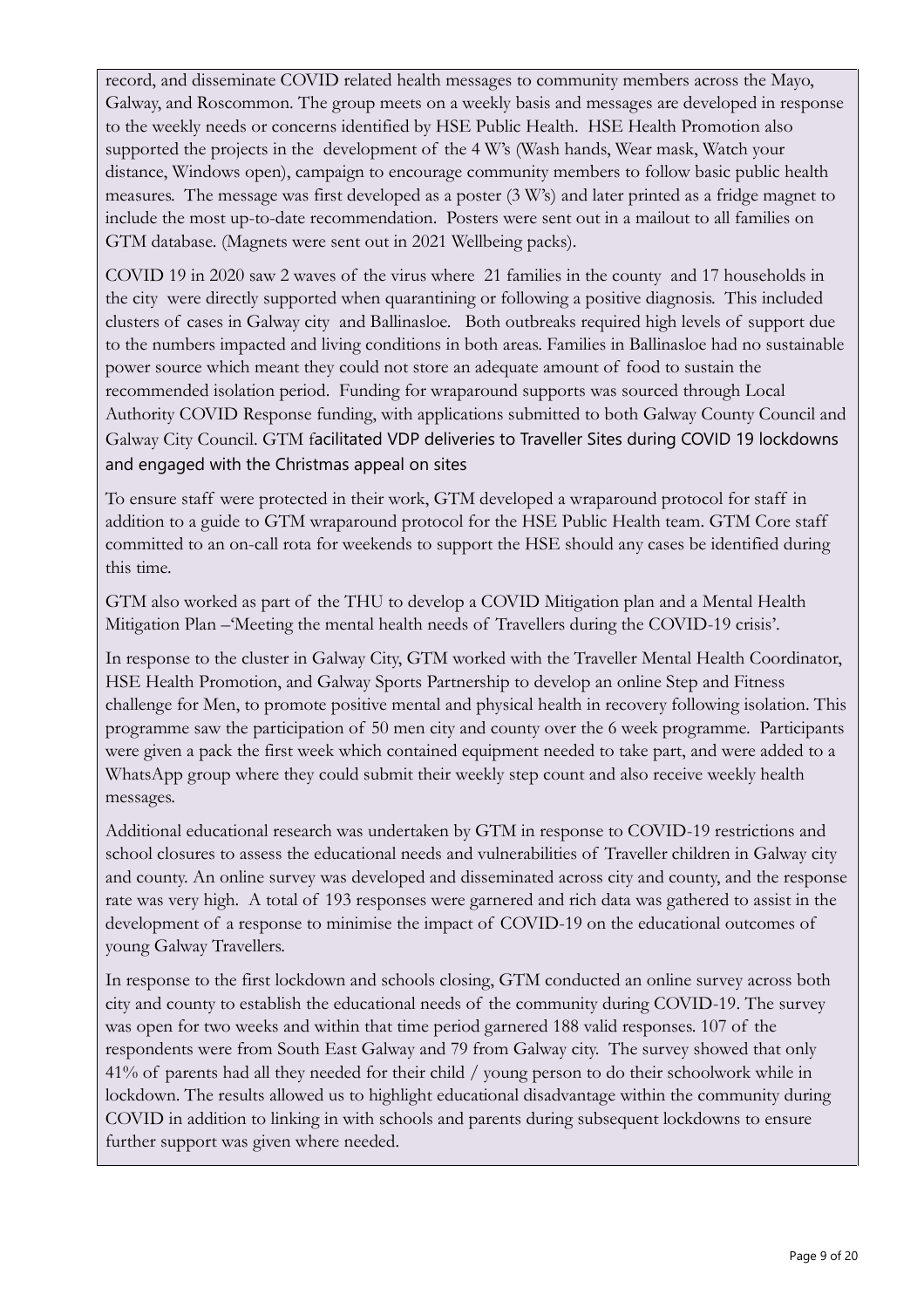## <span id="page-9-0"></span>**4. Values, strategic objectives, performance indicators and outputs for 2020**

<span id="page-9-1"></span>

| <b>VALUE 1: SOCIAL JUSTICE</b> |                                                                                                                                                                                                            |  |
|--------------------------------|------------------------------------------------------------------------------------------------------------------------------------------------------------------------------------------------------------|--|
| <b>Definition</b>              | Social justice is about achieving civil, political, economic, social and cultural rights for<br>members of the Traveller community and participation by Travellers in all areas of society.                |  |
| Strategic<br>objective         | GTM will work to realise Traveller rights by challenging inequality and poverty in all its<br>manifestations, and by seeking to improve facilities and services for members of the<br>Traveller community. |  |

### **Performance indicators that tell us we are on track**

- Public sector duty (including Traveller proofing) is promoted across all relevant public services in Galway City and County
- Position papers on Traveller culture and ethnicity, the experience of racism and discrimination, education, enterprise and work, health, accommodation and administration of justice are developed and disseminated with a view to influencing policy
- Models of good practice are developed and delivered, realising Traveller rights in strategic areas of importance
	- o Enterprise new social enterprise development creating employment opportunities
	- o Work a right to work campaign designed and delivered
	- o Peer-led primary healthcare programme KPIs reached and innovative approaches continued
	- o Education data and narratives gathered re Travellers' experience of education
	- o Mental health project developed to explore and respond to the mental health crisis in the community
- Data gathered on outcomes for Travellers across all priority areas of work

## **2020 outputs**

#### **Realising Traveller Rights - Enterprise and work**

- Bounce Back Recycling was deemed as an essential service which allowed trade to continue during the covid-19 pandemic by following all of the public health guidelines. The project ran with support from the Community Services Programme. During this time, the social enterprise employees carried out essential community work during the covid-19 pandemic. This included, packing and delivery of over 800 household sanitation packs to Traveller families in Galway City & County.
- The project ran a number of successful mattress amnesty days in August and September, working with Local Authorities in Sligo, Mayo & Roscommon.
- Bounce Back Recycling have diverted over 20,000 bulky waste items (mattresses/furniture) from landfill/incinerator.
- First Class Insulation ceased trading during 2020. First Class Insulation delivered the Better Energy, Warmer Homes scheme to fuel poor homes throughout the first quarter of 2020.
- Bounce Back Recycling doubled staff numbers in 2020 from 5 to 12 employees, including a fulltime manager and full-time administrator.
- Bounce Back Recycling won Rethink Ireland's Innovator Circle funding.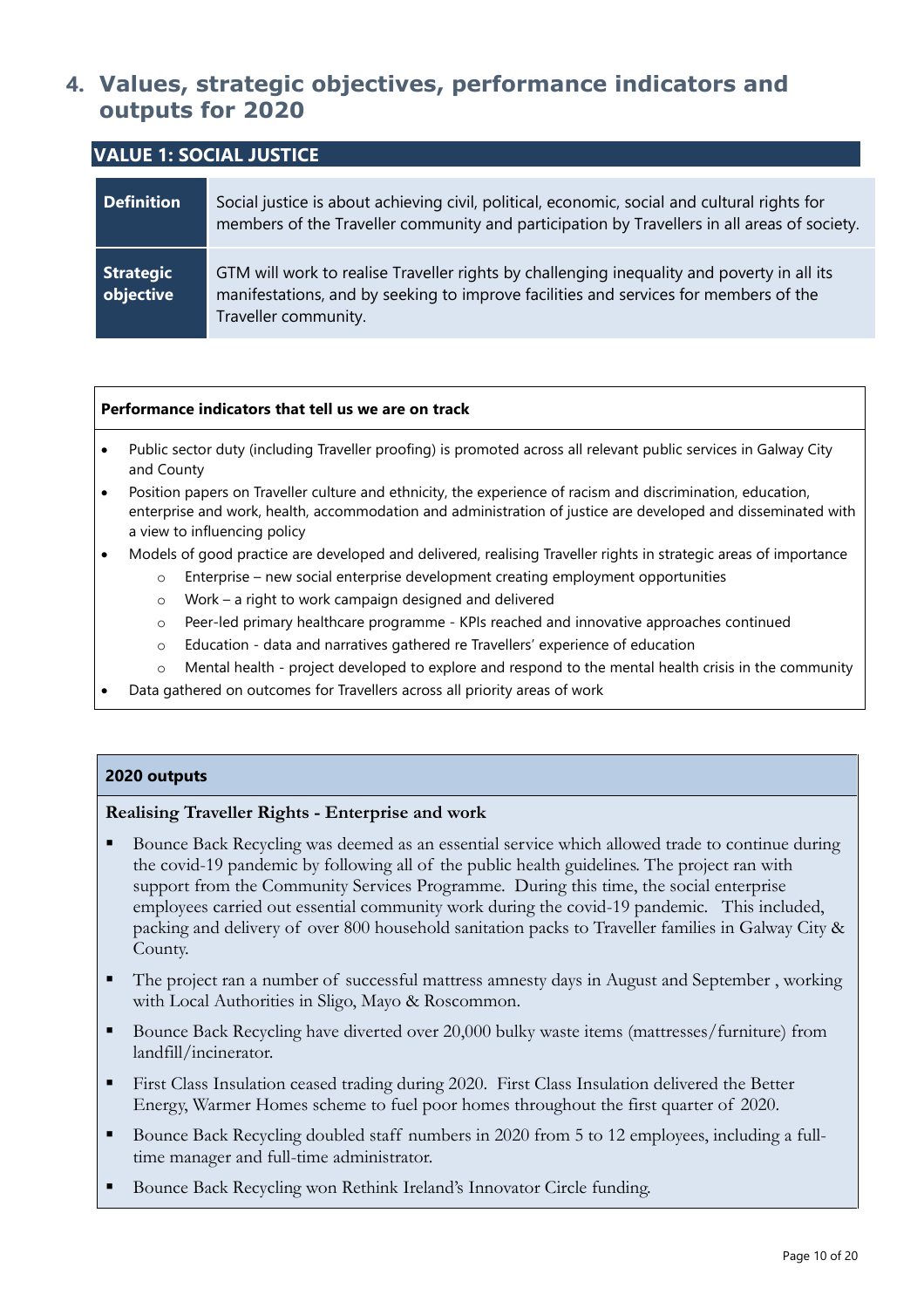- Bounce Back Recycling continued to look for outlets for mattress materials in order for our social enterprise to feed into Ireland's circular economy targets.
- A new work space was acquired at Sandy Road in Galway City to support the development of our upcycling social enterprise.
- As part of our marketing plan, we have highlighted our social, environmental and societal impacts to a wide audience. The BBR team developed a marketing and communication strategy during 2020.
- Various training delivered to the CSP employees including, covid-19 health & safety, safe pass, first aid, etc.
- Bounce Back Recycling was nominated for the Green Awards, NGO of the Year 2020.
- Bounce Back Recycling won a tender to place three branded containers on three Roscommon County Council civic amenity sites.
- Bounce Back Recycling extended our domestic collection services from Co. Galway to all counties in Connacht.
- BBR launched an e-commerce website and an online card payment facility, allowing customers to place orders online for collection.
- BBR applied to a National Waste Collection Permit that will allow for expansion of the domestic collection service across the 26 counties in the Republic of Ireland.
- GTM acted as the host organisation for a Community Employment scheme for 20 members of the Traveller community. The scheme allowed participants access various training and educational opportunities, while promoting Traveller ethnicity and identity.
- GTM offered CE participants training in upcycling in order to support the participants progression in the GTM upcycling social enterprise.
- Coordinated Community Employment Project.
- Worked on the start up of a third Social enterprise in September.
- Set up a sewing and upholstery training hub Oct December
- Sourced materials for the Upcycling Project

## **Realising Traveller rights - Education**

## Education for Travellers Campaign: Research piece into educational disadvantage

- Research commissioned by GTM began in collaboration with TASC (Think Tank for Action on Social Change) to establish equality outcomes in education for members of the Traveller community. GTM recruited **14** members of the Traveller community to take part in WRAT4 testing to establish their levels of literacy and numeracy. The results informed the report "A Class Action": Equality outcomes for members of the Traveller community in education.
- Additional educational research was undertaken by GTM in response to COVID-19 restrictions and school closures to assess the educational needs and vulnerabilities of Traveller children in Galway city and county. An online survey was developed and disseminated across city and county, and the response rate was very high. A total of 193 responses were garnered and rich data was gathered to assist in the development of a response to minimise the impact of COVID-19 on the educational outcomes of young Galway Travellers.
- In response to the first lockdown and schools closing, GTM conducted an online survey across both city and county to establish the educational needs of the community during COVID-19. The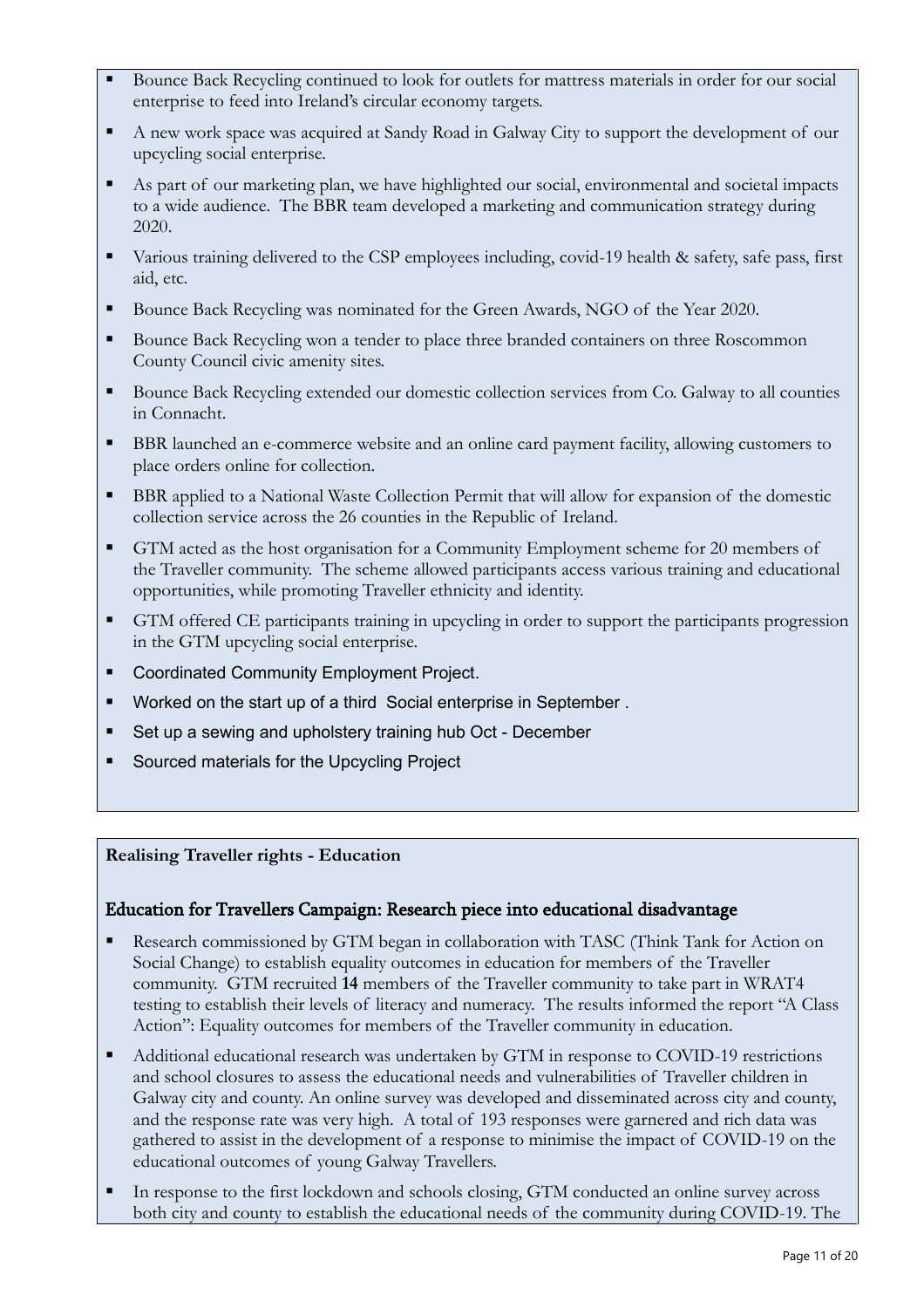survey was open for two weeks and within that time period garnered **188** valid responses. **107** of the respondents were from South East Galway and **79** from Galway city. The survey showed that only 41% of parents had all they needed for their child / young person to do their schoolwork while in lockdown. The results allowed us to highlight educational disadvantage within the community during COVID in addition to linking in with schools and parents during subsequent lockdowns to ensure further support was given where needed.

## **Enable access for Travellers to early years education provision**

A plan was in place for information dissemination in the form of a film created featuring Traveller families talking about their children's experience in Early Childhood Education. The film was to be shown to Traveller parents across city and county but due to restrictions this could not happen. One showing was held in Loughrea for 10 Community Health Workers in December 2020. There is a plan to rollout viewings to LTAGS in 2021 in accordance with public health guidelines.

## **Tuam Road (Halting Site) Afterschool programme**

Due to challenges in relation to COVID-19 GTM could not establish an afterschool programme on the Tuam Road Halting site. However, GTM continues to support Youth Work Ireland in their engagement with young Travellers on site and implementation of various programmes. There is regular engagement in youth programmes from 10 young members of the Traveller community living on site.

## **Realising Traveller Rights – Health**

## **Traveller Friendly Services**

- In Jan 2020, Traveller Friendly Service Training was delivered by Kathleen Sweeney to staff from Rehab Care in Galway city. 16 people were in attendance.
- Members of CAMHS team covering Galway city me with CHW's in GTM office in February
- 2020. 10 people attended in total. Meeting was to establish links and for CHW's to introduce their work to the members of the CAMHS team.

## **Traveller Counselling Service**

There were 33 referrals to the Torie Counselling Service in 2020 across city and county. In total there were 178 counselling sessions delivered with 44 missed sessions.

### **Men's Development Work Football**

- On the 8<sup>th</sup> February 2020, 17 men travelled to Dublin to play a football tournament organised by Exchange House. This event was to raise awareness for Traveller men's mental health.
- A total of 9 men attended weekly handball sessions in 2019 pre-covid. Unfortunately, the alley has remained closed but the group are still in weekly contact with the male CHW who ran the handball sessions.
- In collaboration with the HSE and Galway Sports Partnership, GTM developed an online Step and Fitness challenge and initially targeted men who had been impacted by COVID-19. A total of **50** men joined the WhatsApp group. Health messages were put into the group and once week members were encouraged to input their step count. There was a prize given for the greatest number of steps at the end of the 6 weeks.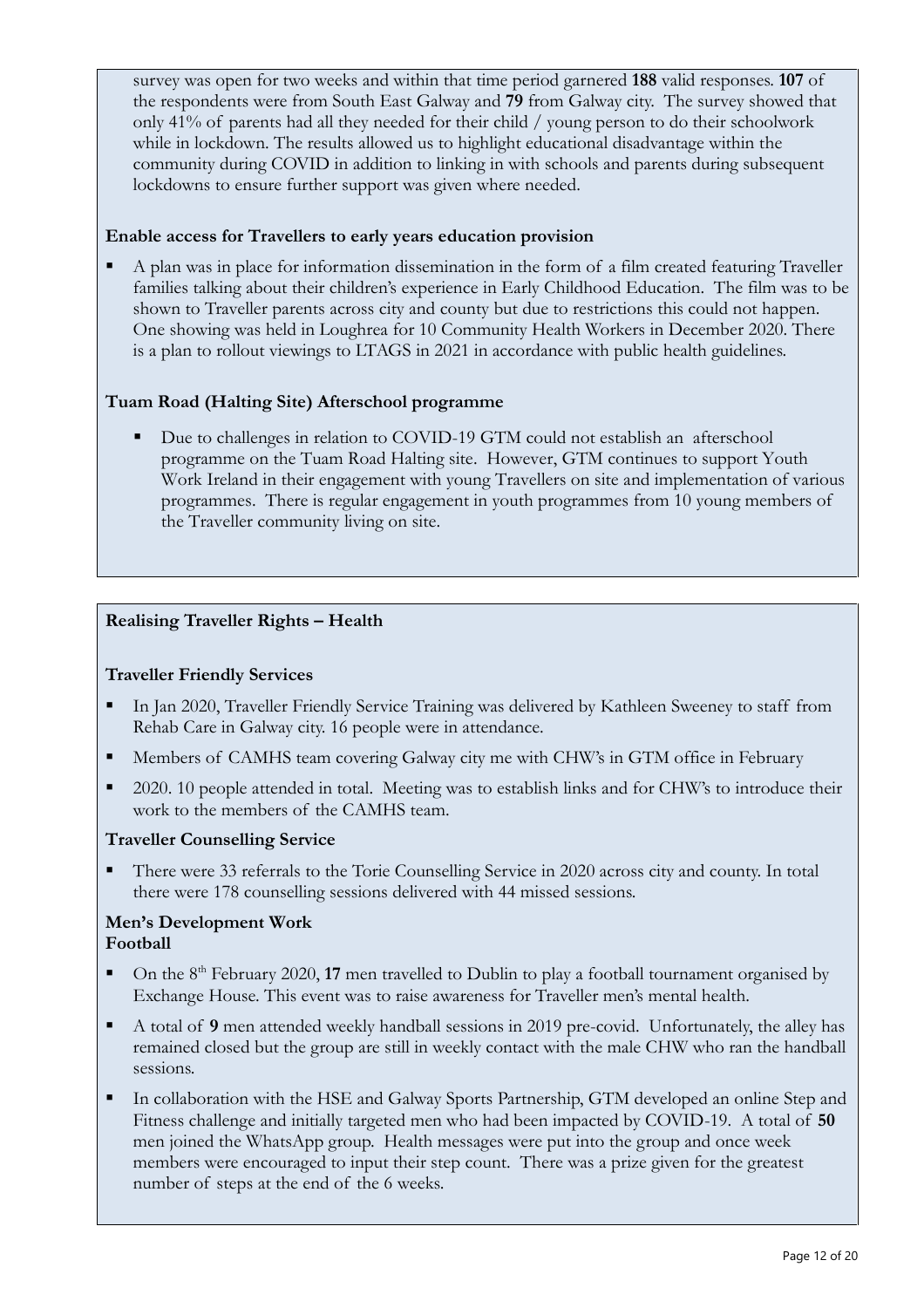### **Croi programme – started in person moved to online**

GTM in collaboration with Croi developed 'Healthy Heart, Healthy You' programme. The programme was initially and in person programme with all participants undergoing screening with a nurse in week one and would have a follow up screening at the end of the programme. Unfortunately, the in-person programme only ran for two weeks before COVID-19 hit and lockdown was introduced. The programme was later redeveloped to be in an online format with accompanying workbook. Overall 126 people signed up, city and county, and were sent out the workbook and weekly videos for 7-weeks.

## **Walking groups**

In line with public health guidelines, walking groups were set up in city and county in August 2020. A total of 65 women joined walking groups across city and county, in areas such as, Athenry, Loughrea, Killimor, and Westside in the city. Participants were given a pack at the start with a pedometer, high viz, water bottle, health information, and cereal bars. Packs were provided in collaboration with Healthy Galway city, Healthy Galway County, and Galway Sports Partnership. CHW's led the groups on a weekly basis and used the time to impart the health messages to participants.

## **Health Food Cook-Along Programme**

- **42** families in Galway city centre and Athenry signed up for a pilot healthy food cook-along programme that GTM developed in August 2020. The programme was funded through a **COVID response grant from Galway Rural Development (GRD)** which was originally given to supply activity packs to families during lockdown. Due to the limited funding and inability to supply to all families, permission was sought from GRD to repurpose the grant for a cook-along programme.
- The programme was developed from a combination of 'Healthy Food Made Easy' and a programme run by Foroige in Galway city. The programme was then adapted to be more culturally competent for members of the Traveller community. All participants were supplied with ingredients on a weekly basis and were sent out a video of the step-by-step recipe being demonstrated by two of our community health workers who are trained HFME facilitators. At the end of the 4-week programme, all participants were given a recipe book to encourage them to keep on cooking. Very positive feedback from all participants following the pilot programme.

## **Realising Traveller Rights – Accommodation**

- Work on the Traveller Homes Now Campaign and the impact of COVID 19.
- Carried out an audit of the conditions on the Traveller sites and group housing schemes
- Presented the findings to the Local Authorities and the Social Inclusion HSE
- Advocacy and support given to Traveller families on the 18 Traveller sites and group housing schemes in Galway City and South East County.
- Advocacy and support given to Traveller families experiencing homelessless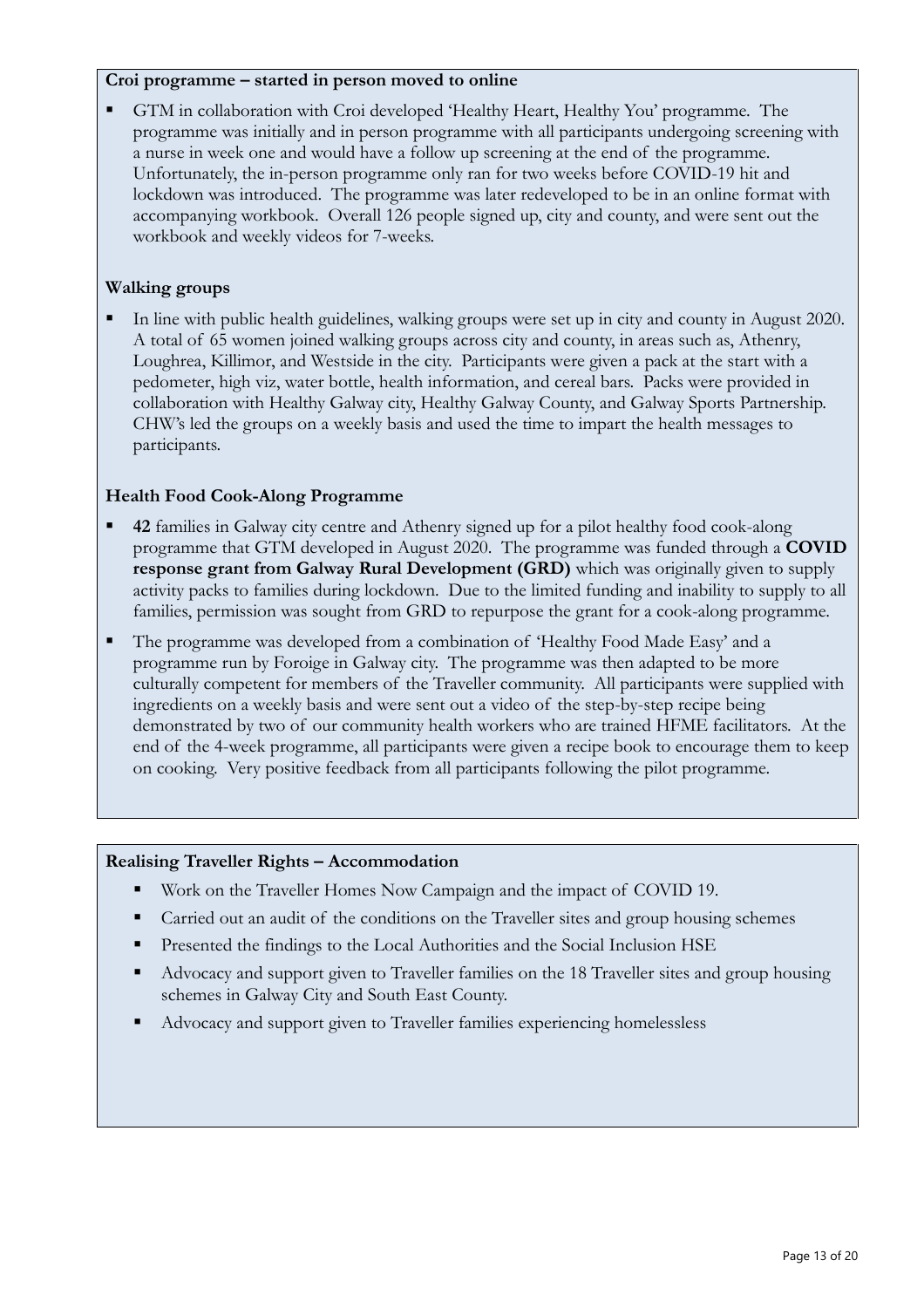## **St Stephen's Green Trust (SSGT) - Travellers in Prison Initiative.**

## **Just Stronger Together – Traveller Family Support**

- A Workshop on "Just Therapy" was held for mental health professionals on Friday 21st February 2020 from 9.30am – 1.00pm Facilitated by Dr. Siobhán Madden with inputs from Anne Ward and Kathleen Sweeney of Galway Traveller Movement**.** The workshop was advertised through the HSE and again fliers were developed and distributed. 13 mental health professionals attended the workshop from a range of specialisms including mental health nursing, occupational therapy, psychotherapy, and social work.
- Work on the Traveller narrative gathering and reflecting on the stories from the Traveller men, Traveller women and their families

## **Realising Traveller Rights – Resilience promoting mental health and wellbeing**

## Dissemination of Findings / Learning

To review of the Resilience project, focus groups were held towards the end of 2020 when the majority of the project was completed. Primary Healthcare Coordinators (city and county), stakeholders, benefactors, and Community Health Workers all took part in focus groups / interviews. This evaluation, along with narrative reports and film 'The Heart of the Travelling People' created, will be the tools to disseminate information and inform change for 2021.

## **End of Resilience Project Event**

The end of project event took place in an online format on Friday 18<sup>th</sup> of December 2020, as part of the annual Galway Traveller Achievement Awards. The video to date has 2.5k views and can be seen at the following link

<https://www.facebook.com/GalwayTravellerMovement/videos/3305348442905185>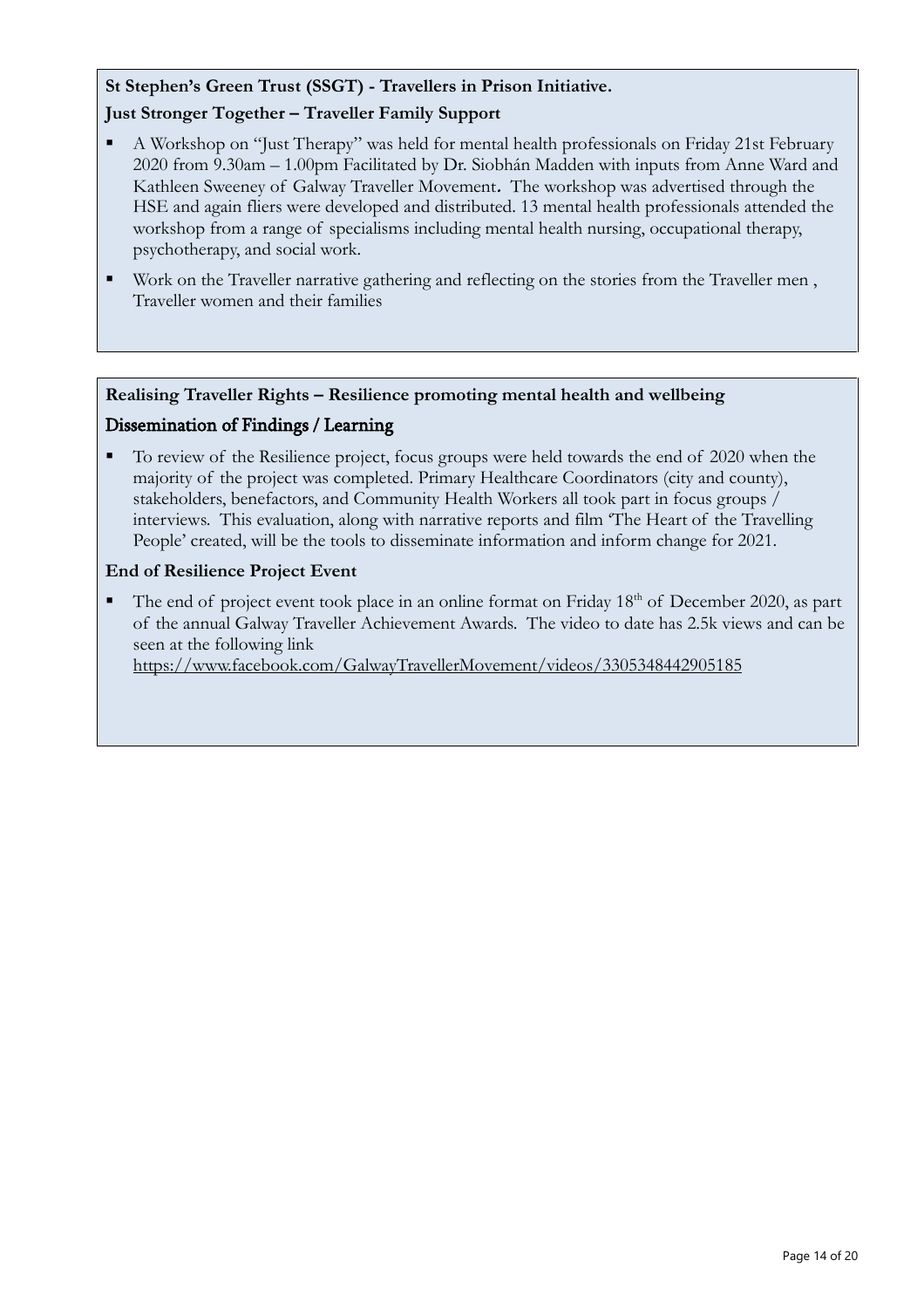<span id="page-14-0"></span>

| <b>VALUE 2: EQUALITY</b>      |                                                                                                                                                                                                                                                                   |  |
|-------------------------------|-------------------------------------------------------------------------------------------------------------------------------------------------------------------------------------------------------------------------------------------------------------------|--|
| <b>Definition</b>             | Equality is about achieving outcomes for members of the Traveller community on a par<br>with the majority population; it is about respect for and celebration of Traveller culture;<br>and also about freedom from discrimination and the fear of discrimination. |  |
| <b>Strategic</b><br>objective | GTM will proactively challenge racism and discrimination in all its forms, it will contribute<br>to the analysis on the barriers to equality, and will demand social change in the struggle<br>for full equality for members of the Traveller community.          |  |

#### **Performance indicators that tell us we are on track**

- Five strategic legal cases that challenge discrimination and racism are taken over the lifetime of the plan.
- Equality mainstreaming delivered in five services in Galway (including cultural institutions).
- Logging and reporting racist incidents takes place (at least 50 each year) (e.g. i-report).
- Complaints pursued through institutions of the state set up to pursue accountability (FOI, 'Office of the Ombudsman') as well as at service level to raise awareness of lack of change across services.
- Strategic alliances built and developed that focus on eliminating racism and discrimination.
- GTM's capacity to engage with the media and its ability to influence / ensure non-biased reporting is enhanced.

#### **2020 outputs**

Mobilised the Traveller Community at a local level to register and vote in the National Election. Jan -Feb

Attended an Equality Conference promoting the Public sector duty and the Galway City Equality and Human Rights Statement. Jan

Participated in "Equality Votes Galway" election campaign promoting equality and asking for supports from all candidates.Jan - Feb

Organised an anti-racism protocol event. Issued a press release and contacted all candidates to participate in the event. Feb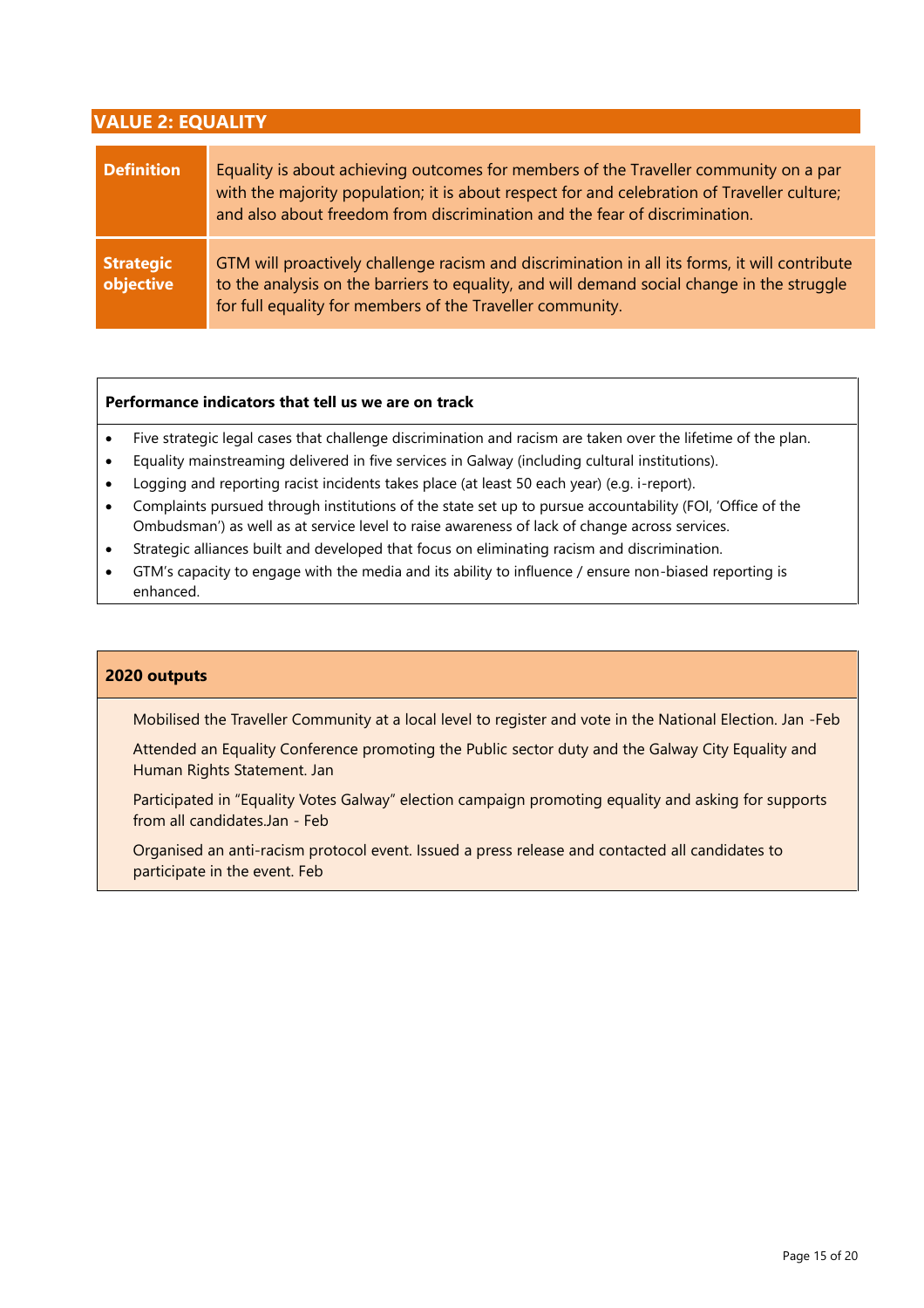## <span id="page-15-0"></span>**VALUE 3: COLLECTIVITY**

| <b>Definition</b>             | Collectivity is about Travellers coming together, solidarity between Travellers, and<br>Travellers building a strong voice with influence.                                                                                       |
|-------------------------------|----------------------------------------------------------------------------------------------------------------------------------------------------------------------------------------------------------------------------------|
| <b>Strategic</b><br>objective | GTM will work with members of the Traveller community in developing demands,<br>indicators and bench marks for change, and will enable community mobilisation, platforms<br>for action, and a strong collective Traveller voice. |

#### **Performance indicators that tell us we are on track**

- 20 members of the Traveller community completed Fetac level 7 leadership course & leading out on GTM campaigns.
- 10 members of the Traveller Community accessing third level education (at a level higher than diploma, e.g. Access, part-time, or full-time degree)..
- Traveller society established and sustained in conjunction with NUIG.
- The Participation and Practice of Rights approach is embedded in all GTM campaigns.
- The Right to Accommodation, Right to Education, Right to work, Right to positive mental health campaigns implemented and their progress tracked.
- Strategic alliances built & developed with rights-based orgs in order to realise Traveller rights.
- 6 LTAGs set up with ongoing monitoring/evaluation of the approach to achieving meaningful Traveller engagement and decision-making.

2 Young TAGs developed with ongoing monitoring/ evaluation of the approach to enhance the young Traveller voice in decision-making.

#### **2020 outputs**

#### **Local Traveller Action Groups (LTAGS)**

Local Traveller Action groups took place across six areas city and county in January and February 2020, with some taking place in March 2020 before COVID restrictions commenced. Groups were unable to take place for the rest of 2020 however, an exploration of holding LTAGS on a digital platform took place with a plan for implementation in 2021. Areas where LTAGS were held – Athenry, Ballinasloe, Loughrea, City Centre, Eastside (city), Westside (city).

#### Implement the Traveller Homes Now Campaign

Some site and group housing scheme visits took place in city and county during 2020, although this was greatly hampered, and engagement was restricted due to public health guidelines. Site visits will commence in accordance with public health guidelines.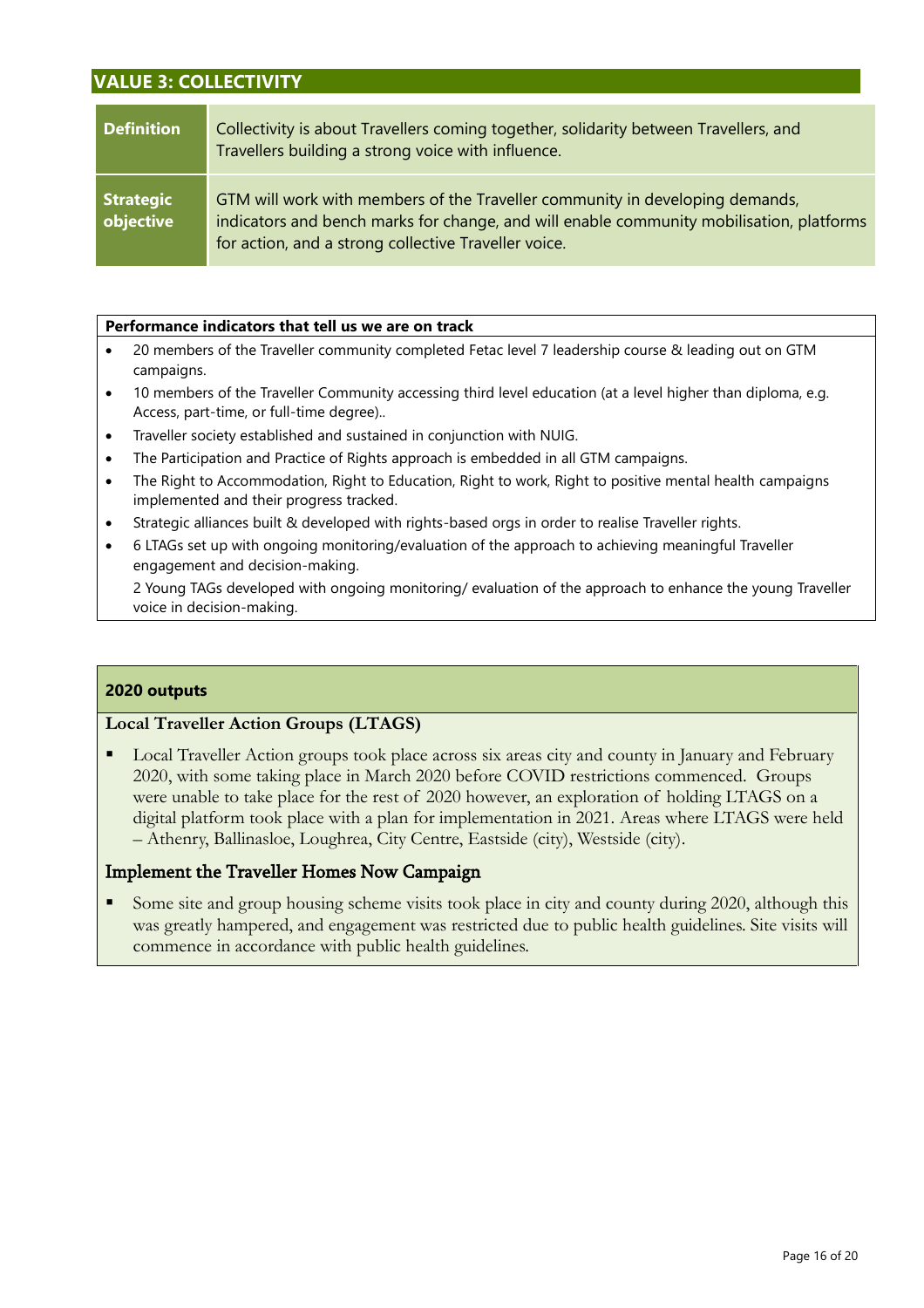## <span id="page-16-0"></span>**VALUE 4: PARTICIPATION**

| <b>Definition</b>             | Participation is about members of the Traveller community taking part in decision-making<br>that impacts on them, and about having access to supports to exercise this power, and<br>also about being aware of and owning their own individual and collective power. |
|-------------------------------|----------------------------------------------------------------------------------------------------------------------------------------------------------------------------------------------------------------------------------------------------------------------|
| <b>Strategic</b><br>objective | GTM will enable a Traveller voice in the exercise of power and decision-making.                                                                                                                                                                                      |

### **Performance indicators that tell us we are on track**

- LTAGs and YTAGs are represented on external structures (e.g. LTACC, LCDC, GCCN, CYPSC, THU, Co Galway Traveller Inter-agency Group, PPN Co Galway, GCP, GRD, Comhairle na nÓg, SPCs, local task groups) and the representation is undertaken by Travellers from LTAGs and YTAGs
- Membership of GTM committees set up to deliver on equality outcomes for members of the Traveller community comprises at least 50% members of Traveller community.
- A charter for meaningful participation in decision-making by members of the Traveller community is developed and disseminated to state institutions, and its implementation monitored
- Traveller representatives on external structures (e.g. NTRIS, NTP, LTACC, LCDC, GCCN, PPN Co Galway, GCP, GRD, CYPSC, THU, Comhairle na nÓg, SPCs, local task groups) are supported and the impact of representation reviewed annually.
- Members of the Traveller community are reporting on meaningful participation on local decision-making fora. Annual review carried out with regard to the satisfaction rate from members of the Traveller community

## 2020 outputs

- GTM is represented on the following local and regional structures:
	- Community response meetings
	- GCCN NGO forum meetings
	- **Traveller Covid response meetings**
	- ▪
	- CHO2 Traveller Health Unit + subgroups(10 meetings)
	- Midwifery Committee UHG(4 meetings)
	- Community Health Workers Forum (6 meetings)
	- Western Region Traveller Health Network( 6meetings)
	- Galway County Council Galway LTACC, (4 meetings)
	- County Galway Traveller Interagency group(4 meetings)
	- **E** Galway City Community Network
		- GCCN Secretariat(10 meetings)

GCCN Linkage Groups( Housing /Accommodation -4 meetings, Social Inclusion

2 meetings )

GCCN Plenary( 4meetings)

Comhairle na nÓg( 4 meetings)

Local Community Development Committee.(4 meetings)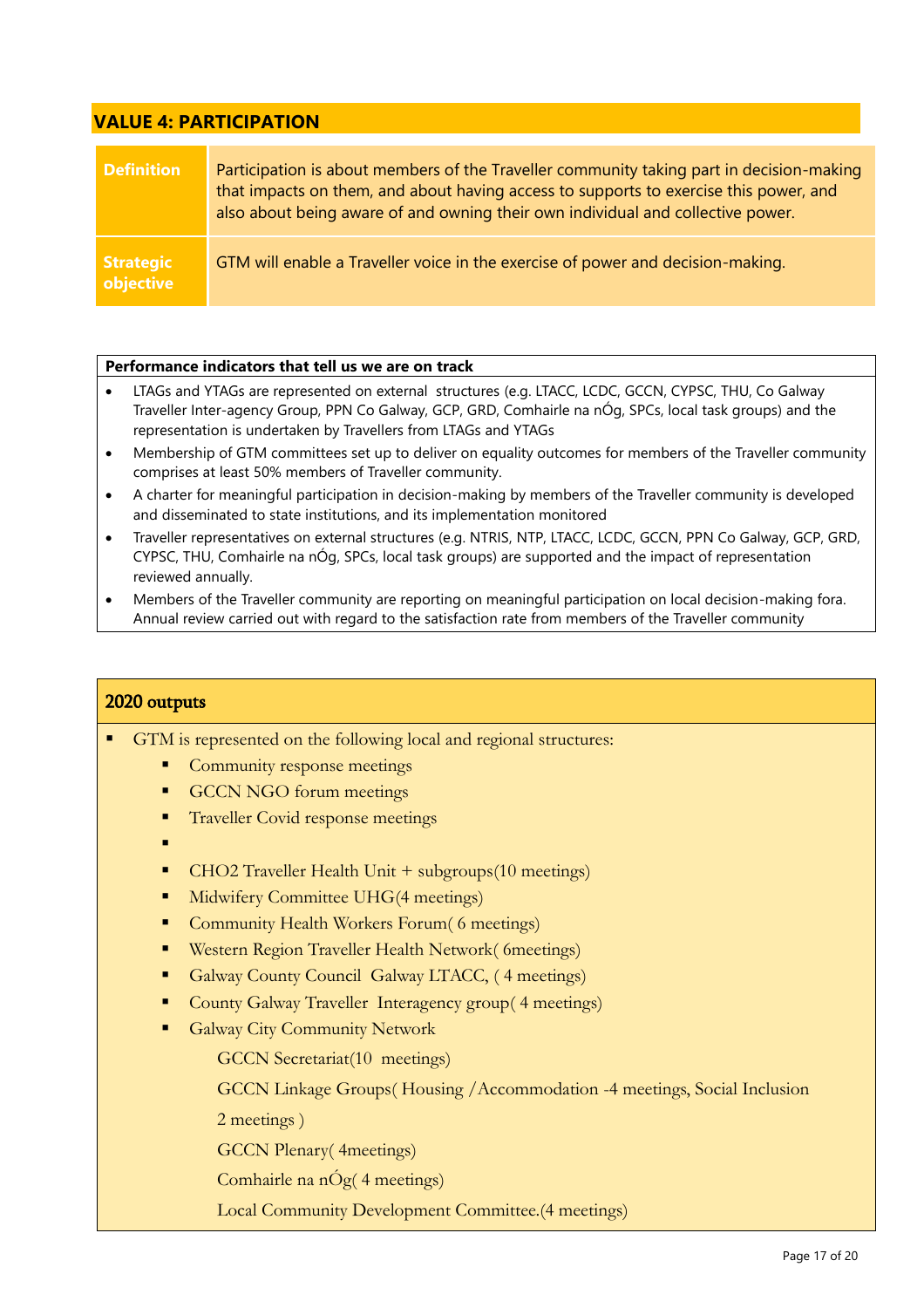- **Community Based Organisation Forum**
- Community Recycling Network Ireland
- Children and Young People's Services Committee( CYPSC)

<span id="page-17-0"></span>

| <b>VALUE 5: DIGNITY</b>       |                                                                                                                                                                                                                                                     |  |
|-------------------------------|-----------------------------------------------------------------------------------------------------------------------------------------------------------------------------------------------------------------------------------------------------|--|
| <b>Definition</b>             | Dignity is about an acknowledgement of Traveller identity, a feeling of pride in identity<br>and who one is. It is about a strong sense of self-worth and about being treated with<br>respect, fairness, and in an equal and non-judgmental manner. |  |
| <b>Strategic</b><br>objective | GTM will foster pride in - and understanding of - Traveller ethnic identity and will<br>contribute to resilience and a sense of identity, roots, and place within the Traveller<br>community.                                                       |  |

#### **Performance indicators that tell us we are on track**

- Annual events held for Traveller Pride to celebrate & mark Traveller culture and ethnicity
- Inter-generational spaces created annually for transfer of traditional skills (tin-smithing, pockets, paper flowers, story-telling, music, horse ownership)
- Public spaces claimed for promotion of Traveller culture & heritage
- GTM position paper on Traveller cultural rights developed
- Programmes focusing on resilience within the community are developed

#### **2020 outputs**

#### .Traveller Pride Event – September 2020

Traveller Pride 2020 was a 3-day online event starting on Culture Night, Friday 18<sup>th</sup> September with a special screening of the award-winning short film 'Spread the Wings'. A further four other short films created by GTM were shown over the next two days on our Facebook and YouTube channel. The Beardy Woman , Revisiting traditional sites, Bread making , Flower making , Pocket making were some of the short film highlights .

#### **Misleor Festival of Nomadic Cultures – November 2020**

▪ This years festival was a 3 days online event in line with COVID-19 restrictions. The programme featured short films, storytelling, a night of music, a nomad only space, and 'in conversation' series of talks with both local and international guests from different nomadic cultures. Following the 3 day event there had been a total of 7.3k views on Facebook events and another 1k through the Vimeo platform.

#### **Galway Traveller Achievement Awards**

In December 2020, GTM held an online event for the 2020 Galway Traveller Achievement Awards. The video has been viewed online 2.6k times to date. The ceremony included the awarding of 8 prizes in the following categories Community, Music, Arts & Culture, Education, Sport, Enterprise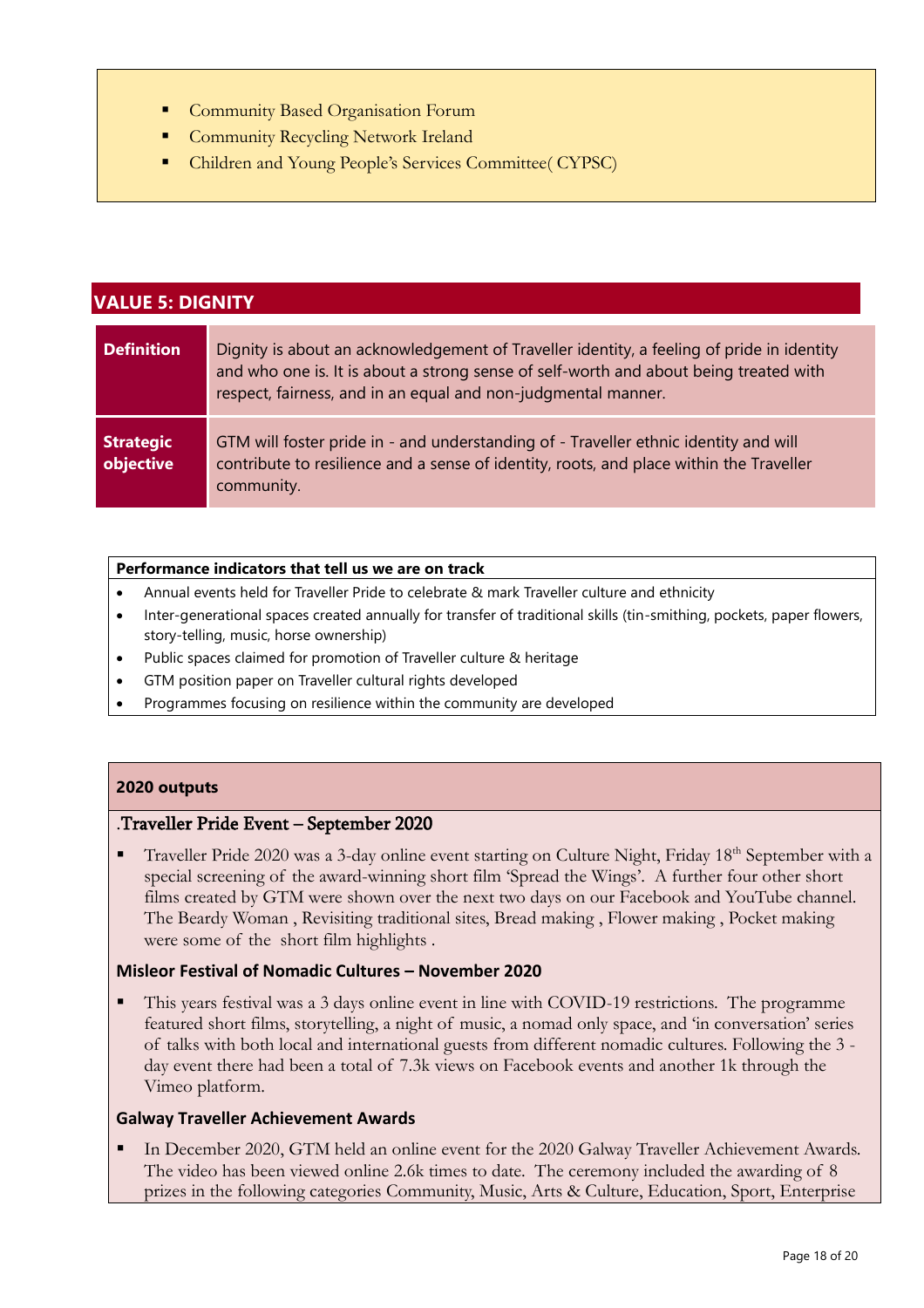## <span id="page-18-0"></span>**UNDERPINNING ALL STRATEGIC OBJECTIVES – ORGANISATIONAL SUSTAINABILITY**

## **Organisational objective**

We will ensure that GTM is a resource for members of the Traveller community and achieves sustainability and compliance with good governance and regulatory obligations.

## **Performance indicators that tell us we are on track**

- Resources identified and secured to implement our strategic objectives
- Strategic plan reviewed and evaluated
- Compliance with good governance and regulatory requirements achieved
- Obligations and reporting requirements to funders are met
- The vision to bring community and enterprise work together in one building is achieved
- Awareness of GTM and its work is enhanced (through social and mainstream media, publications, submissions and research)

## **2020 outputs**

- A coordinated response to COVID 19 2020
- **GTM participated in the COVID 19 Community Response team coordinated by Galway City** Council
- A Traveller COVID Response team meeting weekly in Galway City and County in collaboration with the Local Authorities < HSE Traveller Health Unit and Public Health.
- GTM held weekly team meetings during 2020 with the view to ensuring effective internal communication and creating a space to monitor the GTM response to the demands of COVID 19
- An unmodified Auditors Report was obtained on the Financial Statement for the year ended  $31<sup>st</sup>$ December 2020.
- The overall coordination and financial management during 2020 included the Community Services Programme (two social enterprises the wind down of First Class insulation Bounce Back Recycling, community employment scheme, peer led primary health care programs – Galway city and South East Galway, National Traveller Partnership and a continued focus during the year on addressing inequalities in accommodation, mental health and education.
- GTM obtained a number of small grants to support the Programme budget needs to include Dormant Accounts Mental Health Initiative, Healthy Ireland, Counselling service, St Stephens Green Trust funding for Accommodation campaign, Galway 2020 and Screen Ireland for Misleor Festival of Nomadic Culture, SICAP for "Class Act" Educational Research, Community Foundation of Ireland and Social Innovation Fund for Bounce Back Recycling, and NTRIS for Traveller Pride.
- GTM worked with the National Traveller Partnership to progress community work and human rights based approaches to addressing inequality.